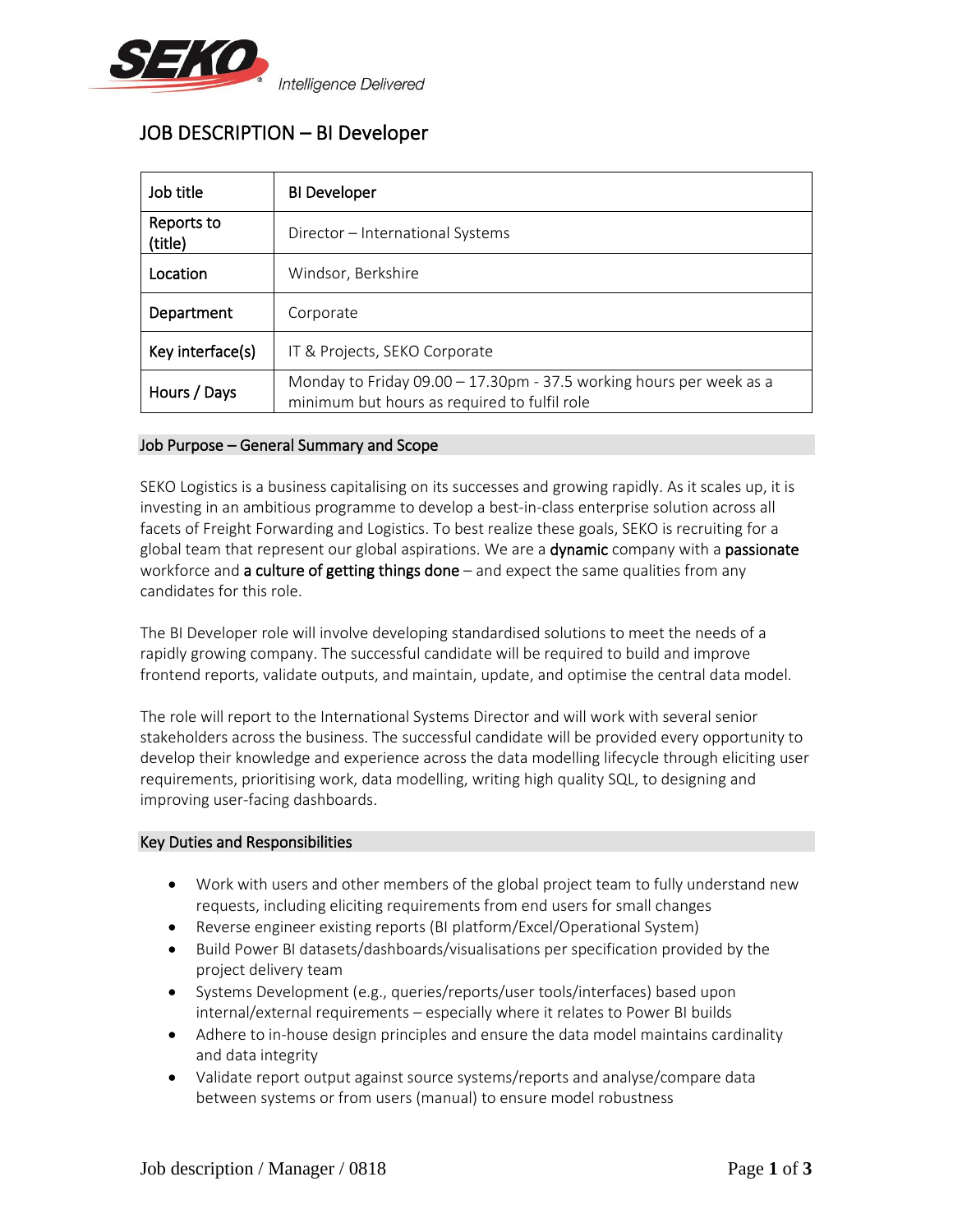- Consider design approaches to convey KPIs and increase adoption
- Work with data engineering team to deploy data model changes
- Consider how data will be consumed and where applicable create a few proof-ofconcepts and select the most widely accepted for production
- Periodically review the overall data model, table joins, as well as any identified pockets of poor performance
- Provide internal communication of new features
- Identification of opportunities to enhance/reengineer systems
- Support stakeholder training and adoption
- Ensure collaboration with other SEKO regions (US & APAC) when delivering modelling changes and report designs

#### Qualifications and Key Skills

The requirements listed below are representative of the knowledge, skill and/or ability required. Reasonable accommodations may be made to enable individuals with assistive needs to perform essential functions.

The candidate:

- Must have experience developing reports, data modelling, and column/measure definition in Power BI
- Must have good working knowledge of DAX
- Must have good working knowledge of SQL
- Must be skilled in data management and data transformation
- Must have knowledge of general database architectures or a specific architecture
- Must be fully Microsoft Office literate
- Must have strong analytical and problem-solving skills
- Must have good written and verbal communication skills.
- Must be organised and detail oriented.
- Should have previous experience designing data models and structures
- Should be able to work consistently to deadlines, and generally exhibit excellent time management.
- Should be able to establish and maintain effective working relationships with strategic partners, operational teams and internal technical resources ensuring reliability, credibility and trust.
- Would ideally have some experience using JIRA or other ticket management applications.
- Would ideally have some experience within the Logistics, Freight Forwarding or Transport industries
- Would ideally have experience working with cloud database environments
- Would ideally have experience of database performance tuning approaches

## Other Duties

Other Duties will include, but not limited to: